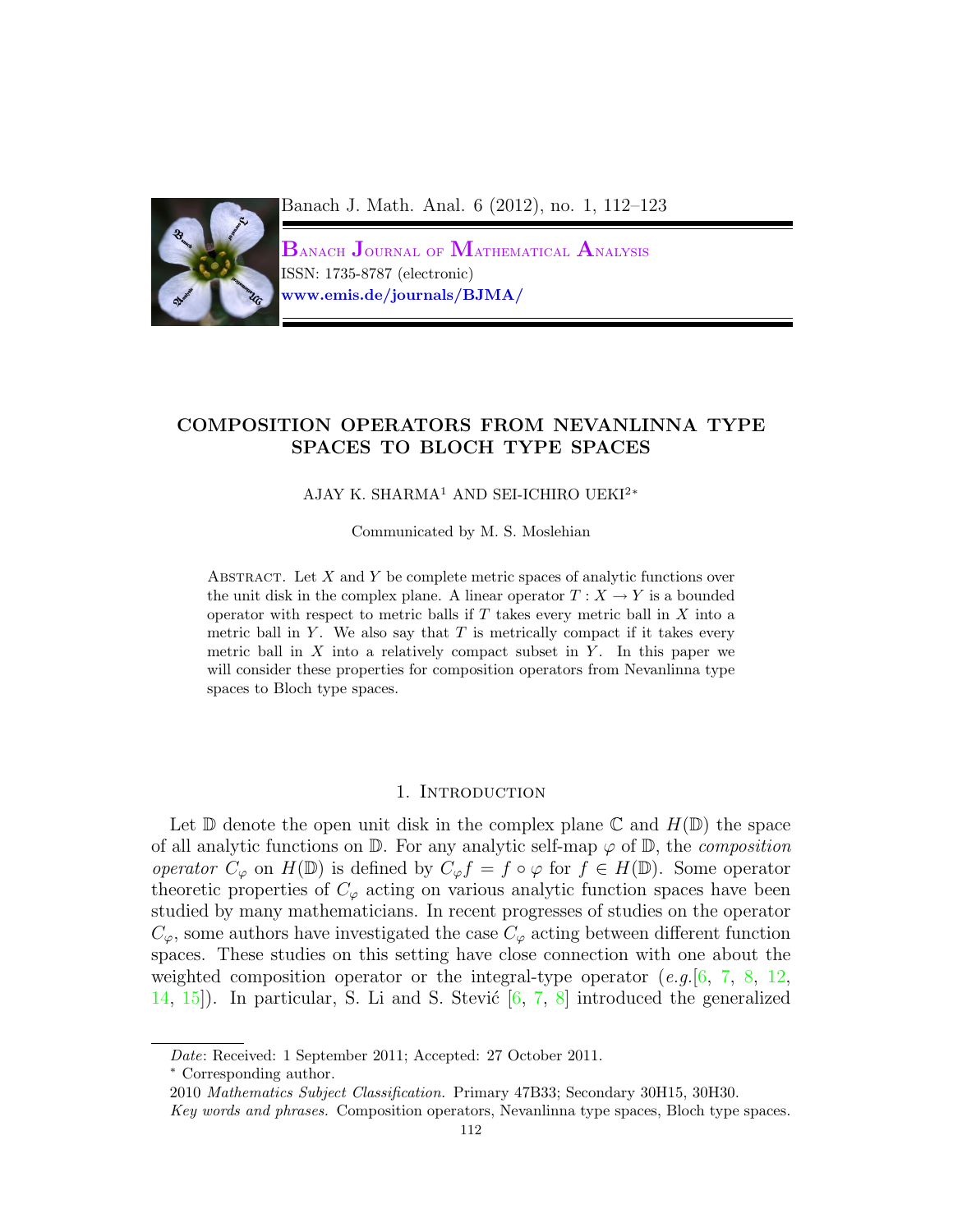composition operator  $C^g_\varphi$  as follows:

$$
C_{\varphi}^{g} f(z) = \int_0^z f'(\varphi(\zeta)) g(\zeta) d\zeta,
$$

and characterized operator-theoretic properties by using behaviors of  $\varphi$  and g. As a consequence of them, the characterizations for the operator  $C_{\varphi}$  acting between different function spaces are obtained. For some n-dimensional operators related to operators  $C^g_\varphi$  see, for example [\[13,](#page-10-6) [17,](#page-10-7) [18,](#page-10-8) [19\]](#page-11-0) and the references therein. In this paper we will investigate operator-theoretic properties for composition operators from Nevanlinna-type spaces  $N^+$ , M and  $N^p$  ( $p > 1$ ) into Bloch-type spaces  $\mathcal{B}_{\omega}$ and  $\mathcal{B}_{\omega,0}$ .

1.1. Nevanlinna-type spaces  $N^+$ , M and  $N^p$ . Let T denote the boundary of D and  $d\sigma$  the normalized Lebesgue measure on T. The Nevanlinna class N on D is defined as the set of all analytic functions  $f$  on  $D$  such that

$$
\sup_{0\leq r<1}\int_{\mathbb{T}}\log(1+|f(r\zeta)|)\,d\sigma(\zeta)<\infty.
$$

It is well-known that  $f \in N$  has a finite nontangential limit, denoted by  $f^*$ , almost everywhere on T.

The Smirnov class  $N^+$  is a subclass of N such that f satisfies

$$
\sup_{0 \le r < 1} \int_{\mathbb{T}} \log(1 + |f(r\zeta)|) \, d\sigma(\zeta) = \int_{\mathbb{T}} \log(1 + |f^*(\zeta)|) \, d\sigma(\zeta).
$$

We define a metric  $d_{N^+}(f,g) = ||f - g||_{N^+}$  for  $f, g \in N^+$  where

$$
||f||_{N^+} = \int_{\mathbb{T}} \log(1 + |f^*(\zeta)|) d\sigma(\zeta).
$$

The Smirnov class  $N^+$  becomes an F-space with respect to the translationinvariant metric  $d_{N^+}$ . The subharmonicity of  $log(1+|f|)$  implies that  $f \in N^+$ has the following growth estimation:

<span id="page-1-0"></span>
$$
\log(1 + |f(z)|) \le \frac{4||f||_{N^+}}{1 - |z|^2} \tag{1.1}
$$

for  $z \in \mathbb{D}$ . Thus the convergence on the metric is stronger than the uniform convergence on compact subsets of D.

The class M which is contained in  $N^+$  is the set of all analytic functions f on D such that

$$
||f||_M := \int_{\mathbb{T}} \log(1 + Mf(\zeta)) d\sigma(\zeta) < \infty,
$$

where  $Mf(\zeta) = \sup_{0 \le r < 1} |f(r\zeta)|$  is the radial maximal function of f. This class M has been introduced by H.O. Kim and the study on  $M$  has been well established in [\[5\]](#page-10-9).

For each  $1 < p < \infty$ , the *Privalov space*  $N^p$  on  $\mathbb D$  is defined as

$$
N^{p} = \left\{ f \in H(\mathbb{D}) : ||f||_{N^{p}} = \sup_{0 \leq r < 1} \left[ \int_{\mathbb{T}} \{ \log(1 + |f(r\zeta)|) \}^{p} d\sigma(\zeta) \right]^{1/p} < \infty \right\}.
$$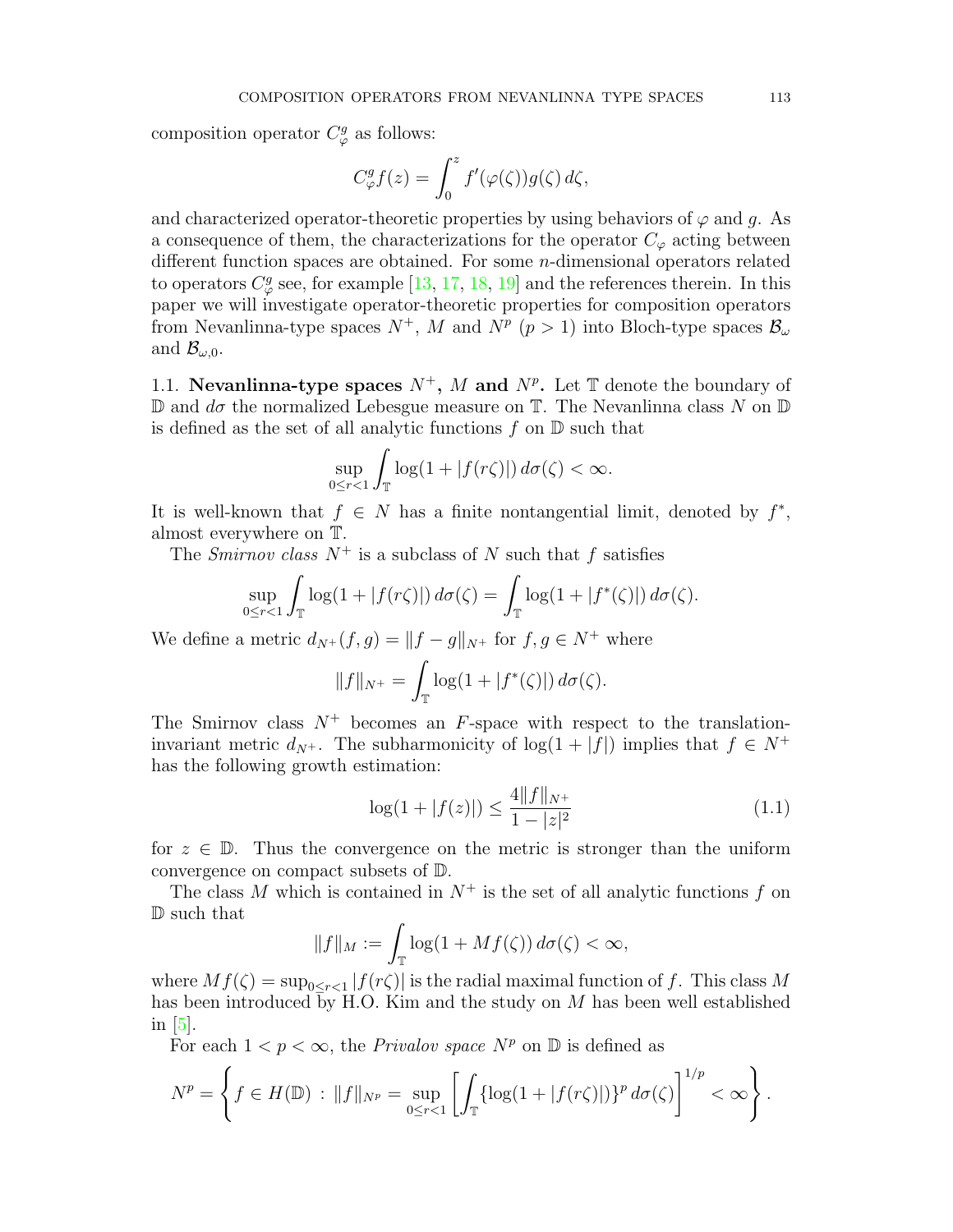Subbotin [\[20\]](#page-11-1) studied linear space properties of  $N^p$ . For instance,  $N^p$  is an Fspace with respect to the translation-invariant metric  $d_{N^p}(f, g) = ||f - g||_{N^p}$  or the convergence in  $N^p$  gives the uniform convergence on compact subsets of  $\mathbb D$ . Also Subbotin gave the following inclusions:

$$
N^p \varsubsetneq M \varsubsetneq N^+ \varsubsetneq N.
$$

Thus we will call  $N^+$ , M and  $N^p$  Nevanlinna-type spaces.

1.2. Bloch-type spaces  $\mathcal{B}_{\omega}$  and  $\mathcal{B}_{\omega,0}$ . Let  $\omega$  be a strictly positive continuous function on D. If  $\omega(z) = \omega(|z|)$  for every  $z \in \mathbb{D}$ , we call it a radial weight. A radial weight  $\omega$  is called *typical* if it is nonincreasing with respect to |z| and  $\omega(z) \to 0$  as  $|z| \to 1$ . For a typical weight  $\omega$ , the *Bloch-type space*  $\mathcal{B}_{\omega}$  on  $\mathbb{D}$  is the space of all analytic functions  $f$  on  $\mathbb D$  such that

$$
\sup_{z\in\mathbb{D}}\omega(z)|f'(z)|<\infty.
$$

The *little Bloch-type space*  $\mathcal{B}_{\omega,0}$  consists of all  $f \in \mathcal{B}_{\omega}$  such that

$$
\lim_{|z|\to 1}\omega(z)|f'(z)|=0.
$$

Both spaces  $\mathcal{B}_{\omega}$  and  $\mathcal{B}_{\omega,0}$  are Banach spaces with the norm

$$
||f||_{\mathcal{B}_{\omega}} = |f(0)| + \sup_{z \in \mathbb{D}} \omega(z)|f'(z)|,
$$

and  $\mathcal{B}_{\omega,0}$  is a closed subspace of  $\mathcal{B}_{\omega}$ . For a closed subset  $L \subset \mathcal{B}_{\omega,0}$ , the compactness of it can be characterized as follows.

<span id="page-2-0"></span>**Lemma 1.1.** A closed set L in  $\mathcal{B}_{\omega,0}$  is compact if and only if it is bounded with respect to the norm  $\|\cdot\|_{\mathcal{B}_{\omega}}$  and satisfies

$$
\lim_{|z| \to 1} \sup_{f \in L} \omega(z) |f'(z)| = 0.
$$

This result for the case  $\omega(z) = (1 - |z|^2)$  was proved by Madigan and Matheson [\[9\]](#page-10-10). By a modification of their proof, we can prove the above lemma. In the study on the compactness of operators which its range space is  $\mathcal{B}_{\omega,0}$ , this type of result is a very useful tool (see  $[6, 8, 9]$  $[6, 8, 9]$  $[6, 8, 9]$  $[6, 8, 9]$ , etc).

1.3. Boundedness and compactness. Let X and Y be linear topological vector spaces. Recall that a linear operator  $T : X \to Y$  is a bounded operator if the image of any topological bounded set in X under  $T$  is also a topological bounded set in Y. When  $X$  and Y are metric spaces with respect to suitable distance functions  $d_X$  and  $d_Y$ , we can define a metrical bounded operator from X into Y. Namely, a linear operator  $T : X \to Y$  is a metrical bounded operator if there exists  $C > 0$  such that  $d_Y(Tf, 0) \leq C d_X(f, 0)$  for  $f \in X$ . In general, the boundedness of  $T$  and the metrical boundedness of  $T$  do not coincide. When, however, X and Y are Banach spaces, the metrical boundedness of T coincides with the boundedness of T. For more informations on the metrical boundedness, we can refer to papers [\[2,](#page-10-11) [3\]](#page-10-12). Now we will introduce the third concept for the bounded operator from X into Y. We say that a linear operator  $T : X \to Y$  is bounded with respect to metric balls if it takes every metric ball in X into a metric ball in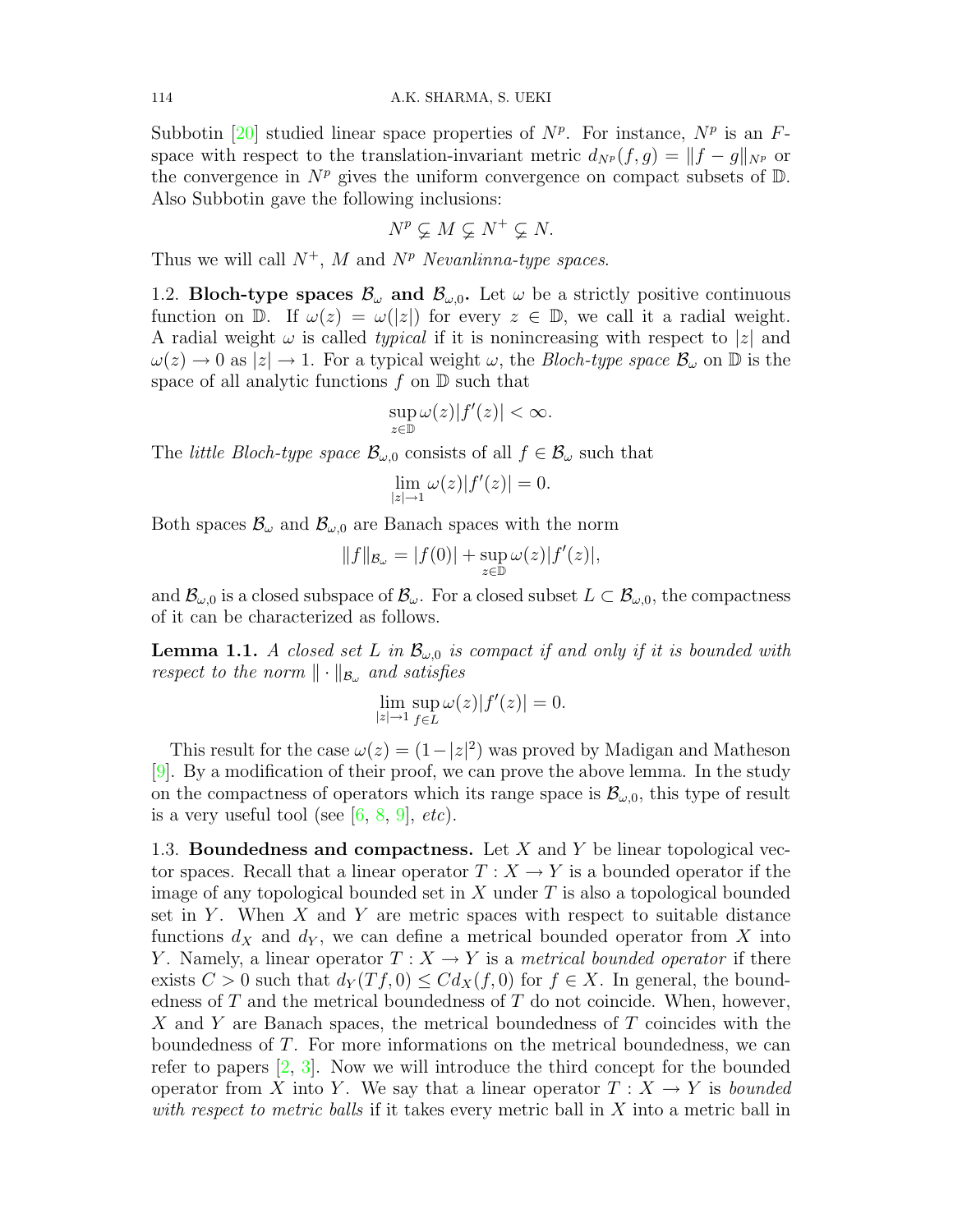Y. Since a metric ball is also a bounded set if X and Y are Banach spaces, this boundedness coincides with the above two definitions for the boundedness.

A topological bounded subset L of  $N^+$  is characterized by the following two conditions;

- (i) there exists  $K > 0$  such that  $||f||_{N^+} \leq K$  for all  $f \in L$ ,
- (ii) the family  $\{\log(1+|f|)\}_{f\in L}$  is uniformly integrable.

The above condition (i) means that L is in a metric ball in  $N^+$ . This charac-terization was proved by Yanagihara [\[21\]](#page-11-2). For the class M and the space  $N^p$ , the same characterization for a bounded subset also holds (see  $[5, 20]$  $[5, 20]$ ). These mean that the topological boundedness of operators on Nevanlinna-type spaces is not equivalent to the metrical boundedness or the boundedness with respect to metric balls. To consider the boundedness for operators on Nevanlinna-type spaces, thus, we need another boudedness of operators. For the compactness for operators, we use the metrical compactness. Namely,  $T : X \to Y$  is metrically *compact* if it takes every metric ball in  $X$  into a relatively compact subset in Y . Linear operators, for example composition operators or weighted composition operators, on Nevanlinna-type spaces have been studied by several authors (see  $[1, 2, 3, 10, 11, 16]$  $[1, 2, 3, 10, 11, 16]$  $[1, 2, 3, 10, 11, 16]$  $[1, 2, 3, 10, 11, 16]$  $[1, 2, 3, 10, 11, 16]$  $[1, 2, 3, 10, 11, 16]$  $[1, 2, 3, 10, 11, 16]$  $[1, 2, 3, 10, 11, 16]$  $[1, 2, 3, 10, 11, 16]$  $[1, 2, 3, 10, 11, 16]$  $[1, 2, 3, 10, 11, 16]$ . Motivated by these works, in this paper, we will give characterizations for the boundedness with metric balls and the metrical compactness of  $C_{\varphi}$  acting from Nevanlinna-type spaces into Bloch-type spaces.

Furthermore all our arguments can be applied to studies on generalized composition operators  $C^g_{\varphi}$  from Nevanlinna-type spaces into Bloch-type spaces. Hence we will formulate the corresponding results on operators  $C^g_\varphi$  without giving proofs.

2. THE OPERATOR  $C_{\varphi}: X \to \mathcal{B}_{\omega}$ , when  $X = N^{+}$ , M or  $N^{p}$ 

First we will give one of sufficient conditions for which  $C_{\varphi}$  is bounded with respect to metric balls.

<span id="page-3-1"></span>**Proposition 2.1.** If an analytic self-map  $\varphi$  of  $\mathbb{D}$  satisfies

<span id="page-3-0"></span>
$$
\sup_{z \in \mathbb{D}} \frac{\omega(z)|\varphi'(z)|}{1 - |\varphi(z)|^2} \exp\left\{\frac{c}{1 - |\varphi(z)|^2}\right\} < \infty \tag{2.1}
$$

for any  $c > 0$ , then  $C_{\varphi}: N^+$  or  $M \to \mathcal{B}_{\omega}$  is bounded with respect to metric balls.

*Proof.* Since  $||f||_{N^+} \le ||f||_M$ , it is enough to prove the case  $C_\varphi : N^+ \to \mathcal{B}_{\omega}$ . For  $f \in N^+$  the inequality  $(1.1)$  gives

<span id="page-3-2"></span>
$$
|f(z)| \le \exp\left\{\frac{4||f||_{N^+}}{1-|z|^2}\right\} \quad \text{for } z \in \mathbb{D}.
$$

By Cauchy's integral formula, we obtain that

$$
(1-|z|^2)|f'(z)| \le \frac{2}{\pi} \int_{\mathbb{T}} |f(z+(1-|z|)\zeta/2)| \, |d\zeta| \le 4 \exp\left\{ \frac{16||f||_{N^+}}{1-|z|^2} \right\} \tag{2.2}
$$

for each  $z \in \mathbb{D}$ . Hence we have that

$$
||C_{\varphi}f||_{\mathcal{B}_{\omega}} \le \exp\left\{\frac{4||f||_{N^{+}}}{1-|\varphi(0)|^{2}}\right\} + 4 \sup_{z \in \mathbb{D}} \frac{\omega(z)|\varphi'(z)|}{1-|\varphi(z)|^{2}} \exp\left\{\frac{16||f||_{N^{+}}}{1-|\varphi(z)|^{2}}\right\}.
$$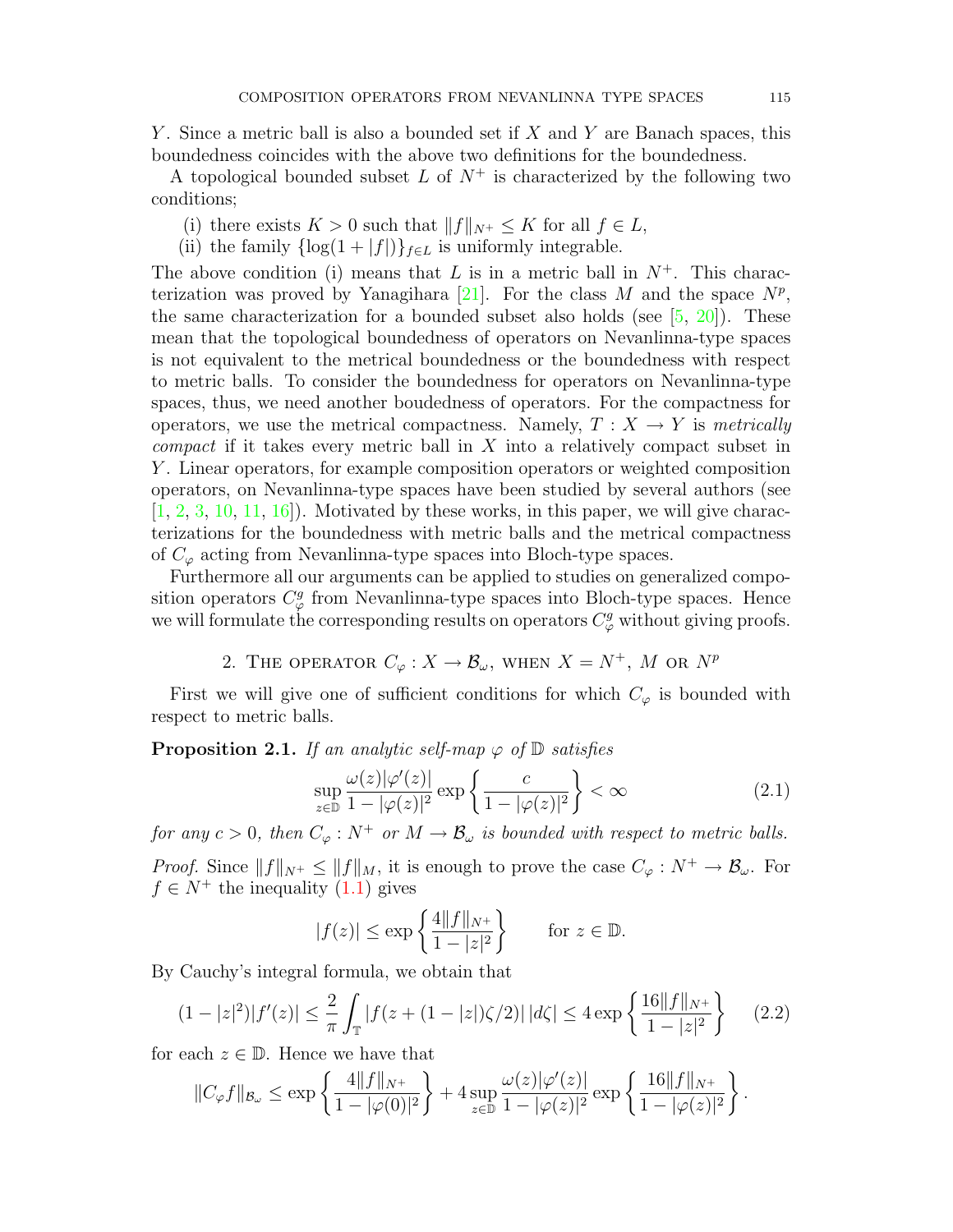Combining this inequality and the condition [\(2.1\)](#page-3-0), we see that  $C_{\varphi}$  takes every metric ball in  $N^+$  into a metric ball in  $\mathcal{B}_{\omega}$ , namely  $C_{\varphi}: N^+ \to \mathcal{B}_{\omega}$  is bounded with respect to metric balls.

*Remark* 2.2. According to the above proof, we also see that the condition  $(2.1)$ implies  $C_{\varphi}(N^+) \subset \mathcal{B}_{\omega}$ . Since  $N^+$  is an F-space, hence, the closed graph theorem shows that  $C_{\varphi}: N^+ \to \mathcal{B}_{\omega}$  is bounded. But the condition [\(2.1\)](#page-3-0) does not imply the metrical boundedness of it.

<span id="page-4-1"></span>**Lemma 2.3.** Let  $X \in \{N^+, M, N^p\}$   $(1 < p < \infty)$ . We assume that an analytic self-map  $\varphi$  of  $\mathbb D$  satisfies  $C_{\varphi}(X) \subset \mathcal{B}_{\omega}$ . Then  $C_{\varphi}: X \to \mathcal{B}_{\omega}$  is metrically compact if and only if for any sequences  $\{f_i\}$  in X with  $||f_j||_X \leq K$  and converge to zero uniformly on compact subsets of  $\mathbb{D}, \{C_{\varphi}f_i\}$  converges to zero in  $\mathcal{B}_{\omega}$ .

*Proof.* This is an extension of a well-known result on the compactness of composition operators on analytic function spaces. We see that any metrical bounded sequence in  $X$  form a normal family. Hence an argument by using the Montel theorem also proves this lemma.

<span id="page-4-2"></span>**Theorem 2.4.** Let  $\varphi$  be an analytic self-map of  $\mathbb{D}$ . Then the following conditions are equivalent;

- (i)  $C_{\varphi}: N^+ \to \mathcal{B}_{\omega}$  is bounded with respect to metric balls,
- (ii)  $C_{\varphi}: M \to \mathcal{B}_{\omega}$  is bounded with respect to metric balls,
- (iii)  $C_{\varphi}: N^+ \to \mathcal{B}_{\omega}$  is metrically compact,
- (iv)  $C_{\varphi}: M \to \mathcal{B}_{\omega}$  is metrically compact,
- (v)  $\varphi \in \mathcal{B}_{\omega}$  and  $\varphi$  satisfies

<span id="page-4-0"></span>
$$
\lim_{|\varphi(z)| \to 1} \frac{\omega(z)|\varphi'(z)|}{1 - |\varphi(z)|^2} \exp\left\{\frac{c}{1 - |\varphi(z)|^2}\right\} = 0 \tag{2.3}
$$

for any 
$$
c > 0
$$
.

*Proof.* First note that the relation  $||f||_{N^+} \leq ||f||_M$  implies that every metric ball in M is also a metric ball in  $N^+$ . Thus implications (i)  $\Rightarrow$  (ii) and (iii)  $\Rightarrow$  (iv) are trivial. A relatively compact set in  $\mathcal{B}_{\omega}$  is a bounded set in it. Since  $\mathcal{B}_{\omega}$  is a Banach space, each bounded set is also in a metric ball in  $\mathcal{B}_{\omega}$ . Hence the metrically compactness of  $C_{\varphi}$  mapping into  $\mathcal{B}_{\omega}$  gives the boundedness with respect to metric balls. So implications (iii)  $\Rightarrow$  (i) and (iv)  $\Rightarrow$  (ii) are true.

Now we will prove  $(v) \Rightarrow (iii)$ . Assume that the condition  $(2.3)$  holds and take an  $\varepsilon > 0$  arbitrary. Then we can choose an  $0 < r_0 < 1$  such that

$$
\sup_{|\varphi(z)|>r_0} \frac{\omega(z)|\varphi'(z)|}{1-|\varphi(z)|^2} \exp\left\{\frac{c}{1-|\varphi(z)|^2}\right\} < \varepsilon
$$

for any  $c > 0$ . Choose any sequence  $\{f_j\}$  in  $N^+$  with  $||f_j||_{N^+} \leq K$  for all j converging to zero uniformly on compact subsets of  $\mathbb{D}$ . Since  $\varphi \in \mathcal{B}_{\omega}$  and  $(2.3)$ imply [\(2.1\)](#page-3-0), by Proposition [2.1](#page-3-1) or its remark, we see that  $C_{\varphi}(N^+) \subset \mathcal{B}_{\omega}$ . The assumption  $\varphi \in \mathcal{B}_{\omega}$  also implies that

$$
\sup_{|\varphi(z)| \le r_0} \omega(z) |(C_{\varphi} f)'(z)| \le \sup_{z \in \mathbb{D}} \omega(z) |\varphi'(z)| \cdot \max_{|w| \le r_0} |f'_j(w)| \to 0
$$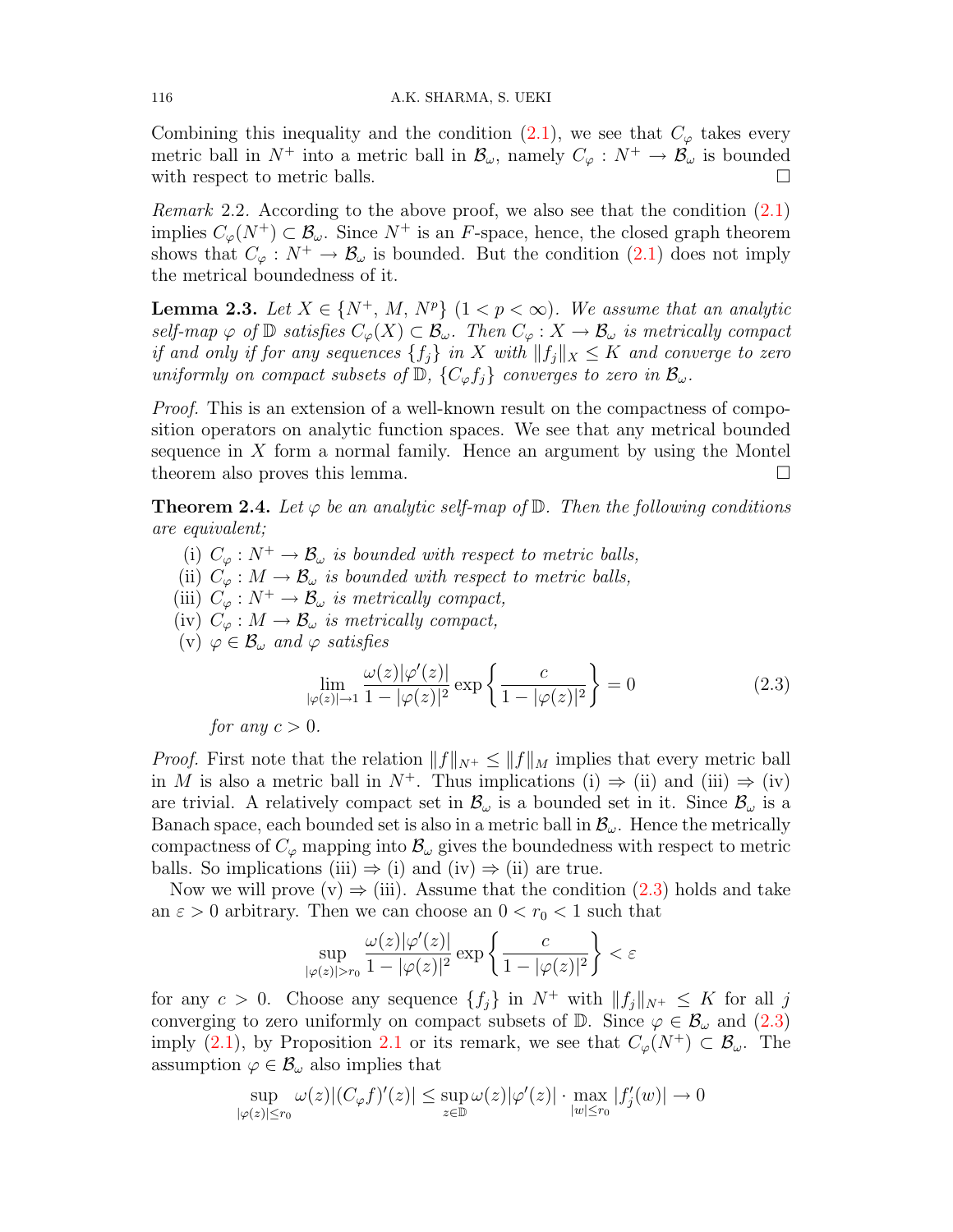as  $j \to \infty$ . On the other hand, it follows from [\(2.2\)](#page-3-2) that

$$
\sup_{|\varphi(z)|>r_0}\omega(z)|(C_{\varphi}f)'(z)|\leq 4\sup_{|\varphi(z)|>r_0}\frac{\omega(z)|\varphi'(z)|}{1-|\varphi(z)|^2}\exp\left\{\frac{16K}{1-|\varphi(z)|^2}\right\}<\varepsilon.
$$

Thus we see

$$
\limsup_{j \to \infty} ||C_{\varphi} f_j||_{\mathcal{B}_{\omega}} \leq \varepsilon.
$$

Since  $\varepsilon$  is arbitrary, we get  $||C_{\varphi}f_j||_{\mathcal{B}_{\omega}} \to 0$  as  $j \to \infty$ . Lemma [2.3](#page-4-1) shows that  $C_{\varphi}: N^+ \to \mathcal{B}_{\omega}$  is metrically compact.

Finally we prove the implication (ii)  $\Rightarrow$  (v). Fix  $c > 0$  and put  $w = \varphi(z)$ . We define the following functions:

$$
f_w(v) = \exp\left\{c\frac{1-|w|^2}{(1-\overline{w}v)^2}\right\} - 1
$$
 and  $g_w(v) = c\frac{1-|w|^2}{(1-\overline{w}v)^2}$ .

Then  $g_w$  belongs to the Hardy space  $H^1$  and  $||g_w||_{H^1} = c$ . By an application of the nontangential complex maximal theorem for  $H<sup>1</sup>$  functions (see [\[4,](#page-10-17) Theorem II.3.1]), we have that

$$
\int_{\mathbb{T}} \log(1 + N_{\alpha} f_w(\zeta)) d\sigma(\zeta) \le \int_{\mathbb{T}} N_{\alpha} g_w(\zeta) d\sigma(\zeta) \le C \|g_w\|_{H^1} = C,\tag{2.4}
$$

where  $N_{\alpha}f$  denotes the nontangential maximal function:

<span id="page-5-0"></span>
$$
N_{\alpha}f(\zeta) = \sup\{|f(z)| \, : \, z \in \Gamma_{\alpha}(\zeta)\}\
$$

and  $\Gamma_{\alpha}(\zeta)$   $(0 < \alpha < 1)$  is the open convex hull of the set  $\{\zeta\} \cup \alpha \mathbb{D}$ . Inequalities  $(2.4)$  show that  $\{f_w\}$  forms a metric ball in M. Also we have that

$$
f'_{w}(v) = 2c \frac{\overline{w}(1-|w|^2)}{(1-\overline{w}v)^3} \exp \left\{ c \frac{1-|w|^2}{(1-\overline{w}v)^2} \right\}.
$$

Since  $\{C_{\varphi}f_w\}$  is a metric ball in  $\mathcal{B}_{\omega}$ , there is a positive constant C which independent of  $w = \varphi(z)$  such that  $||C_{\varphi}f_w||_{\mathcal{B}_{\omega}} \leq C$ . Thus we obtain that

$$
C \ge \omega(z)|(C_{\varphi}f_w)'(z)|
$$
  
=  $2c \frac{\omega(z)|\varphi'(z)||\varphi(z)|}{(1-|\varphi(z)|^2)^2} \exp\left\{\frac{c}{1-|\varphi(z)|^2}\right\},$ 

and so

$$
\frac{\omega(z)|\varphi'(z)|}{1-|\varphi(z)|^2}\exp\left\{\frac{c}{1-|\varphi(z)|^2}\right\}\leq \frac{C(1-|\varphi(z)|^2)}{2c|\varphi(z)|}.
$$

Taking limit as  $|\varphi(z)| \to 1$  on both sides of the above inequality, we get (v). This completes the proof.

Each  $f \in N^p$  has the estimation:

<span id="page-5-1"></span>
$$
\log(1+|f(z)|) \le \frac{4^{1/p}||f||_{N^p}}{(1-|z|^2)^{1/p}}.\tag{2.5}
$$

Thus we obtain the following sufficient condition for the boundedness with respect to metric balls of  $C_{\varphi}: N^p \to \mathcal{B}_{\omega}$  by using the inequality [\(2.5\)](#page-5-1) instead of [\(1.1\)](#page-1-0).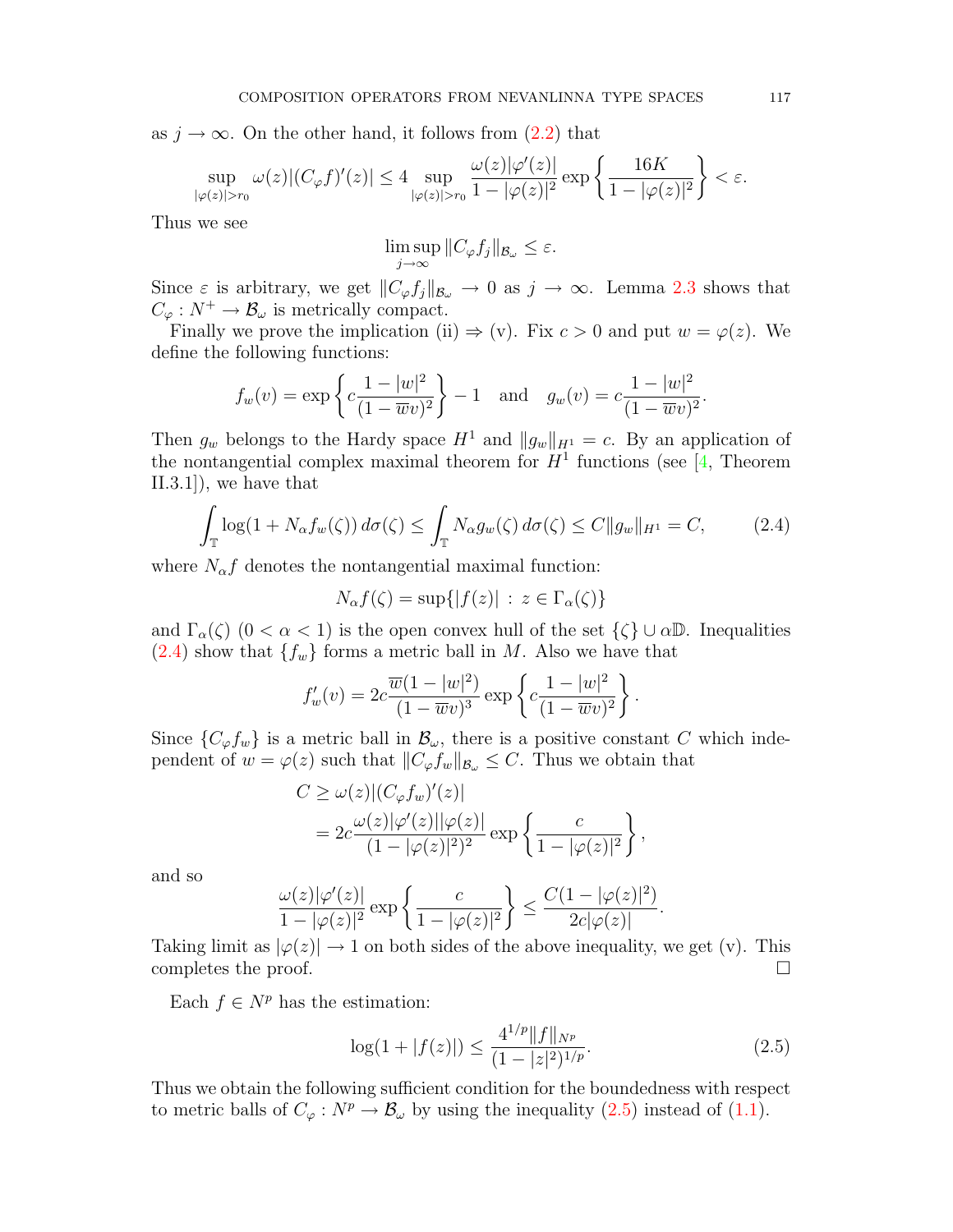**Proposition 2.5.** Let  $1 < p < \infty$ . If an analytic self-map  $\varphi$  of  $\mathbb D$  satisfies

$$
\sup_{z \in \mathbb{D}} \frac{\omega(z)|\varphi'(z)|}{1 - |\varphi(z)|^2} \exp\left\{\frac{c}{(1 - |\varphi(z)|^2)^{1/p}}\right\} < \infty
$$

for any  $c > 0$ , then  $C_{\varphi}: N^p \to \mathcal{B}_{\omega}$  is bounded with respect to metric balls.

Moreover we consider the following test functions

$$
f_w(v) = \exp\left\{c\left(\frac{1-|w|^2}{(1-\overline{w}v)^2}\right)^{1/p}\right\} - 1,
$$

where  $w = \varphi(z)$  and  $c > 0$ . Then we see that the family  $\{f_w\}$  becomes a metic ball in  $N^p$  converging to 0 uniformly on compact subsets on  $\mathbb{D}$  as  $|w| \to 1$ . Hence the inequality [\(2.5\)](#page-5-1) and the above functions  ${f_w}$  give an analogue of Theorem [2.4](#page-4-2) as follows.

<span id="page-6-3"></span>**Theorem 2.6.** Let  $1 < p < \infty$  and  $\varphi$  be an analytic self-map of  $\mathbb{D}$ . Then the following conditions are equivalent;

- (i)  $C_{\varphi}: N^p \to \mathcal{B}_{\omega}$  is bounded with respect to metric balls,
- (ii)  $C_{\varphi}: N^p \to \mathcal{B}_{\omega}$  is metrically compact,
- (iii)  $\varphi \in \mathcal{B}_{\omega}$  and  $\varphi$  satisfies

$$
\lim_{|\varphi(z)| \to 1} \frac{\omega(z)|\varphi'(z)|}{1 - |\varphi(z)|^2} \exp\left\{\frac{c}{(1 - |\varphi(z)|^2)^{1/p}}\right\} = 0
$$

for any  $c > 0$ .

*Proof.* Since the proof is similar to that of Theorem [2.4,](#page-4-2) we omit the details of it.

3. THE OPERATOR  $C_{\varphi}: X \to \mathcal{B}_{\omega,0}$ , when  $X = N^+$ , M or  $N^p$ 

In this section we will investigate operators  $C_{\varphi}: N^+$  or  $M \to \mathcal{B}_{\omega,0}$  and  $C_{\varphi}$ :  $N^p \to \mathcal{B}_{\omega,0}$ . As in Section 2, it is enough only to prove the case  $C_\varphi : N^+$  or  $M \to$  $\mathcal{B}_{\omega,0}$ .

<span id="page-6-1"></span>**Proposition 3.1.** If an analytic self-map  $\varphi$  of  $\mathbb{D}$  satisfies

<span id="page-6-0"></span>
$$
\lim_{|z| \to 1} \frac{\omega(z)|\varphi'(z)|}{1 - |\varphi(z)|^2} \exp\left\{\frac{c}{1 - |\varphi(z)|^2}\right\} = 0
$$
\n(3.1)

for all  $c > 0$ , then  $C_{\varphi}: N^+$  or  $M \to \mathcal{B}_{\omega,0}$  is bounded with respect to metric balls. Also we obtain that  $C_{\varphi}(N^+) \subset \mathcal{B}_{\omega,0}$  or  $C_{\varphi}(M) \subset \mathcal{B}_{\omega,0}$ 

*Proof.* Since  $C_{\varphi}: N^+$  or  $M \to \mathcal{B}_{\omega}$  is bounded with respect to balls by Proposition [2.1,](#page-3-1) we only prove that  $C_{\varphi}(L) \subset \mathcal{B}_{\omega,0}$  for any metric balls L in  $N^+$ . However the inequality [\(2.2\)](#page-3-2) shows that

$$
\omega(z)| (C_{\varphi} f)'(z)| \leq 4 \frac{\omega(z)|\varphi'(z)|}{1 - |\varphi(z)|^2} \exp \left\{ \frac{16||f||_{N^+}}{1 - |\varphi(z)|^2} \right\}
$$

<span id="page-6-2"></span>for each  $f \in L$ . Thus the condition [\(3.1\)](#page-6-0) implies  $\omega(z)|(C_{\varphi}f)'(z)| \to 0$  as  $|z| \to 1$ . The case  $C_{\varphi}: M \to \mathcal{B}_{\omega,0}$  is verified by the relation  $||f||_{N^+} \leq ||f||_M$ .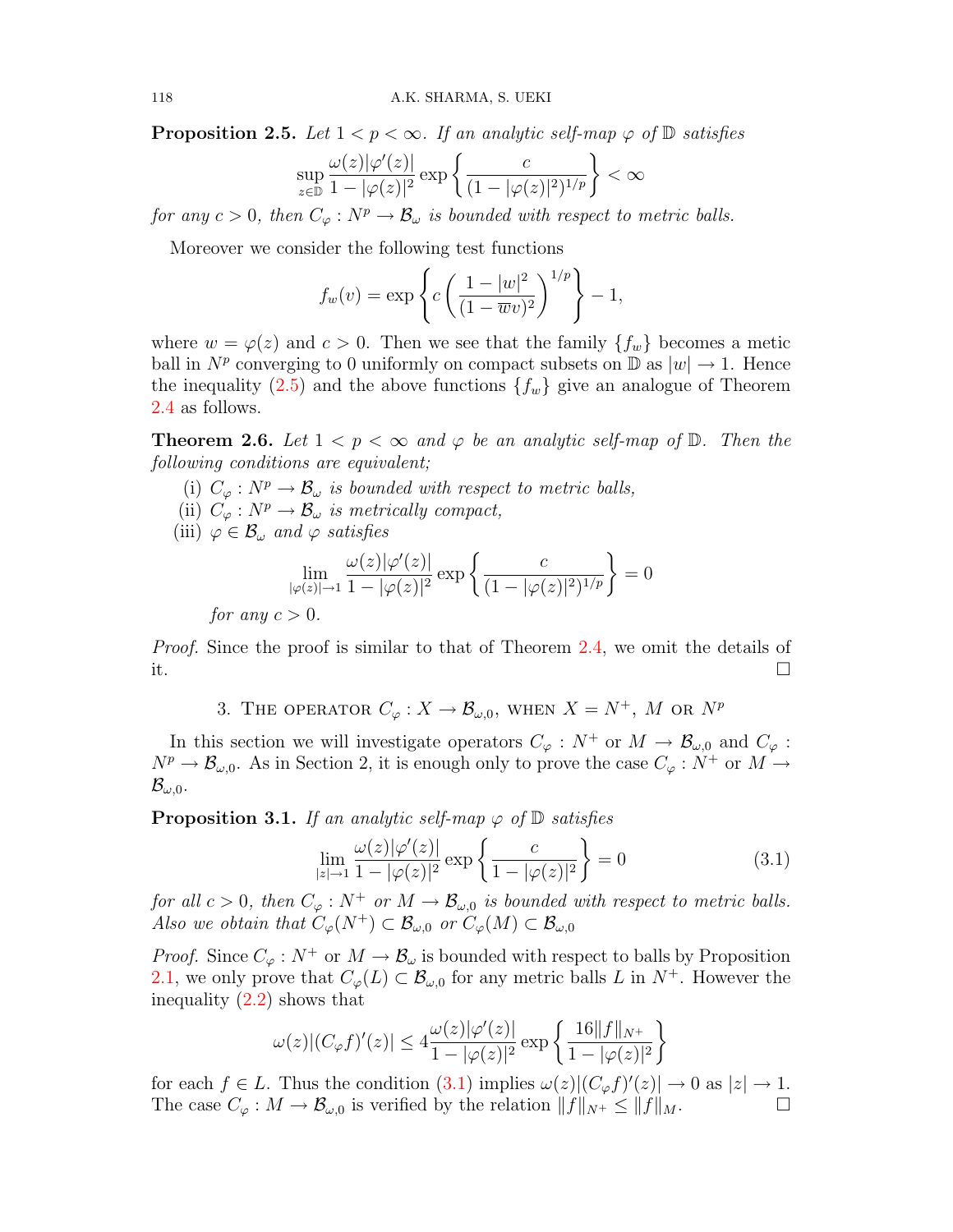**Theorem 3.2.** Let  $\varphi$  be an analytic self-map of  $\mathbb{D}$ . Then the following conditions are equivalent;

- (i)  $C_{\varphi}: N^+ \to \mathcal{B}_{\omega,0}$  is bounded with respect to metric balls,
- (ii)  $C_{\varphi}: N^+ \to \mathcal{B}_{\omega}$  is bounded with respect to metric balls and  $\varphi \in \mathcal{B}_{\omega,0}$ ,
- (iii)  $C_{\varphi}: N^+ \to \mathcal{B}_{\omega,0}$  is metrically compact,
- (iv)  $C_{\varphi}: M \to \mathcal{B}_{\omega,0}$  is bounded with respect to metric balls,
- (v)  $C_{\varphi}: M \to \mathcal{B}_{\omega}$  is bounded with respect to metric balls and  $\varphi \in \mathcal{B}_{\omega,0}$ ,
- (vi)  $C_{\varphi}: M \to \mathcal{B}_{\omega,0}$  is metrically compact,
- (vii)  $\varphi$  satisfies the condition [\(3.1\)](#page-6-0).

*Proof.* By the same reasons as in the proof of Theorem [2.4,](#page-4-2) implications (i)  $\Rightarrow$ (iv), (iii)  $\Rightarrow$  (vi), (iii)  $\Rightarrow$  (i) and (vi)  $\Rightarrow$  (iv) are true. Also we can easily see that (i)  $\Rightarrow$  (ii) and (iv)  $\Rightarrow$  (v) are hold. In fact, we may consider the function  $f(z) = z$  in  $N^+$  or M. This one satisfies  $||f||_{N^+} \le ||f||_M \le \log 2$ , and so f is in some metric balls in  $N^+$  or M. This shows that  $\varphi \in \mathcal{B}_{\omega,0}$ .

To prove (ii)  $\Rightarrow$  (vii), we take a sequence  $\{z_j\}$  in  $\mathbb D$  with  $|z_j| \to 1$  as  $j \to \infty$ and

<span id="page-7-0"></span>
$$
\limsup_{|z| \to 1} \frac{\omega(z)|\varphi'(z)|}{1 - |\varphi(z)|^2} \exp\left\{\frac{c}{1 - |\varphi(z)|^2}\right\}
$$
\n
$$
= \lim_{j \to \infty} \frac{\omega(z_j)|\varphi'(z_j)|}{1 - |\varphi(z_j)|^2} \exp\left\{\frac{c}{1 - |\varphi(z_j)|^2}\right\}.
$$
\n(3.2)

If  $\sup_{j\geq 1} |\varphi(z_j)| < 1$ , then the assumption  $\varphi \in \mathcal{B}_{\omega,0}$  implies that the right limit in the equation  $(3.2)$  is equal to 0, and so we obtain the condition  $(3.1)$ . If  $\sup_{j\geq 1} |\varphi(z_j)| = 1$ , then we can choose a subsequence  $\{z_{j_k}\}\subset \{z_j\}$  such that  $|\varphi(z_{jk})| \to 1$  as  $k \to \infty$ . Since  $C_{\varphi}: N^+ \to \mathcal{B}_{\omega}$  is bounded with respect to metric balls, by Theorem [2.4,](#page-4-2)  $\varphi$  satisfies

<span id="page-7-1"></span>
$$
\lim_{|\varphi(z)| \to 1} \frac{\omega(z)|\varphi'(z)|}{1 - |\varphi(z)|^2} \exp\left\{\frac{c}{1 - |\varphi(z)|^2}\right\} = 0 \tag{3.3}
$$

for any  $c > 0$ . By  $(3.2)$  and  $(3.3)$  we have that

$$
\limsup_{|z|\to 1} \frac{\omega(z)|\varphi'(z)|}{1-|\varphi(z)|^2} \exp\left\{\frac{c}{1-|\varphi(z)|^2}\right\}
$$
\n
$$
= \lim_{k\to\infty} \frac{\omega(z_{j_k})|\varphi'(z_{j_k})|}{1-|\varphi(z_{j_k})|^2} \exp\left\{\frac{c}{1-|\varphi(z_{j_k})|^2}\right\}
$$
\n
$$
\leq \limsup_{|\varphi(z)|\to 1} \frac{\omega(z)|\varphi'(z)|}{1-|\varphi(z)|^2} \exp\left\{\frac{c}{1-|\varphi(z)|^2}\right\} = 0.
$$

This implies that [\(3.1\)](#page-6-0) holds. (v)  $\Rightarrow$  (vii) is also verified by the same argument in the above.

Finally we will prove the implication (vii)  $\Rightarrow$  (iii). Take any metric ball  $L_{N^+}$ in  $N^+$ . Then there is a constant  $K > 0$  such that  $||f||_{N^+} \leq K$  for any  $f \in L_{N^+}$ . For any  $f \in L_{N^+}$  and  $z \in \mathbb{D}$  we have that

$$
\omega(z)|(C_{\varphi}f)'(z)| \leq 4\frac{\omega(z)|\varphi'(z)|}{1-|\varphi(z)|^2}\exp\left\{\frac{16K}{1-|\varphi(z)|^2}\right\}.
$$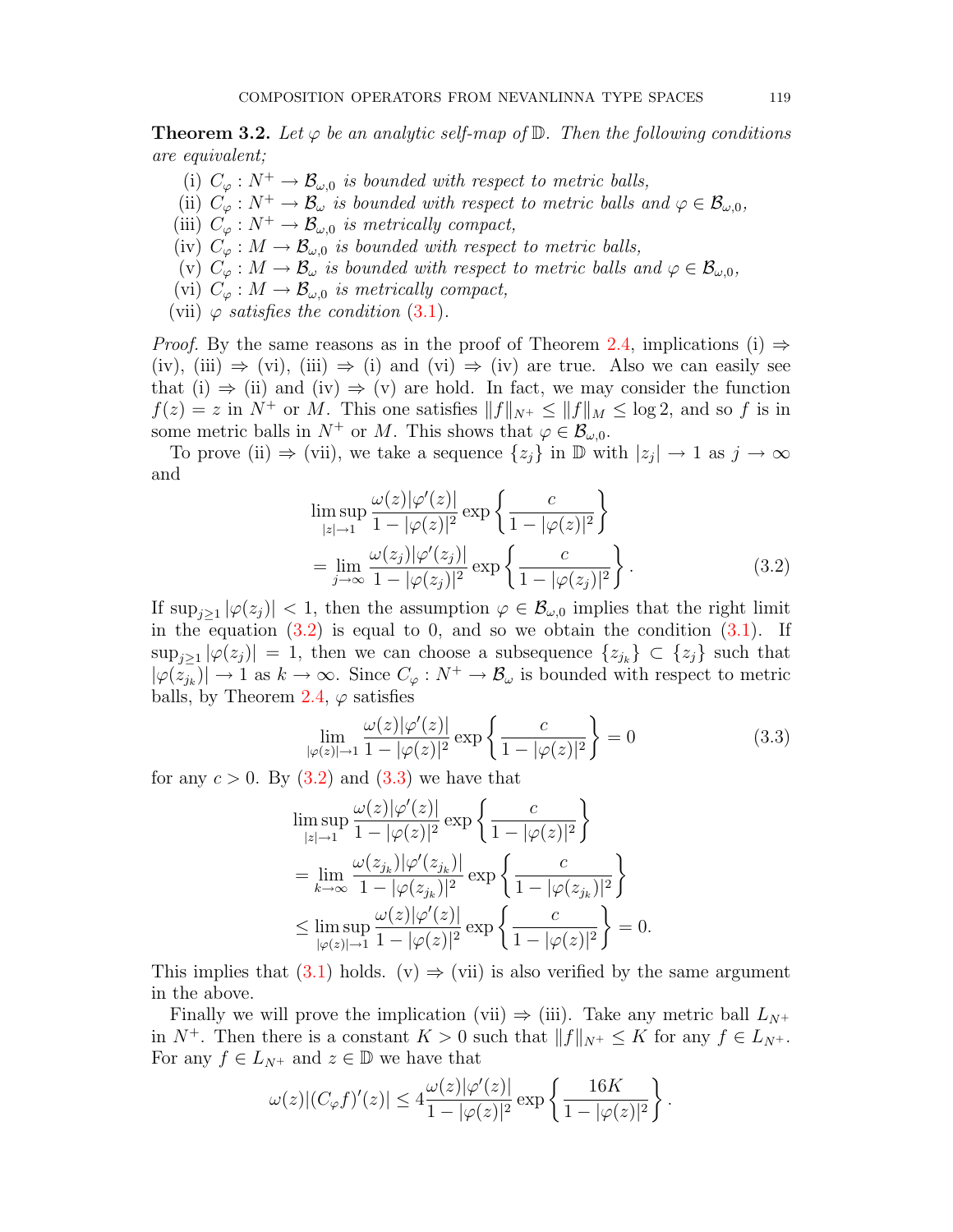Combining this with [\(3.1\)](#page-6-0), we obtain

<span id="page-8-0"></span>
$$
\lim_{|z| \to 1} \sup_{f \in L_{N^+}} \omega(z) |(C_{\varphi} f)'(z)| = 0,
$$

and so Lemma [1.1](#page-2-0) shows that  $C_{\varphi}(L_{N+})$  is compact in  $\mathcal{B}_{\varphi,0}$  for any metric balls  $L_{N^+}$ . This means that  $C_{\varphi}: N^+ \to \mathcal{B}_{\omega,0}$  is metrically compact. The proof is accomplished.

Finally we will state results for the case  $X = N^p$ . Proofs of these ones are similar to those of Proposition [3.1](#page-6-1) and Theorem [3.2.](#page-6-2) Hence they will be omitted.

**Proposition 3.3.** Let  $1 < p < \infty$ . If an analytic self-map  $\varphi$  of  $\mathbb D$  satisfies

$$
\lim_{|z| \to 1} \frac{\omega(z)|\varphi'(z)|}{1 - |\varphi(z)|^2} \exp\left\{\frac{c}{(1 - |\varphi(z)|^2)^{1/p}}\right\} = 0 \tag{3.4}
$$

for all  $c > 0$ , then  $C_{\varphi}: N^p \to \mathcal{B}_{\omega,0}$  is bounded with respect to metric balls. Also we obtain  $C_{\varphi}(N^p) \subset \mathcal{B}_{\omega,0}$ .

<span id="page-8-1"></span>**Theorem 3.4.** Let  $1 < p < \infty$  and  $\varphi$  be an analytic self-map of  $\mathbb{D}$ . The following conditions are equivalent;

(i)  $C_{\varphi}: N^p \to \mathcal{B}_{\omega,0}$  is bounded with respect to metric balls,

(ii)  $C_{\varphi}: N^p \to \mathcal{B}_{\omega}$  is bounded with respect to metric balls and  $\varphi \in \mathcal{B}_{\omega,0}$ ,

- (iii)  $C_{\varphi}: N^p \to \mathcal{B}_{\omega,0}$  is metrically compact,
- (iv)  $\varphi$  satisfies the condition [\(3.4\)](#page-8-0).

## 4. On generalized composition operators

For  $g \in H(\mathbb{D})$  and an analytic self-map  $\varphi$  of  $\mathbb D$  the generalized composition operator  $C^g_\varphi$  introduced by Li and Stević is defined by

$$
C_{\varphi}^{g} f(z) = \int_0^z f'(\varphi(\zeta)) g(\zeta) d\zeta.
$$

Since  $(C_{\varphi}^gf)'(z) = f'(\varphi(z))g(z)$  and  $C_{\varphi}^gf(0) = 0$ , by using the inequality [\(2.2\)](#page-3-2) or  $(2.5)$ , we have

$$
||C_{\varphi}^{g}f||_{\mathcal{B}_{\omega}} \le 4 \sup_{z \in \mathbb{D}} \frac{\omega(z)|g(z)|}{1 - |z|^{2}} \exp \left\{ \frac{16||f||_{X}}{1 - |\varphi(z)|^{2}} \right\}
$$

for  $f \in X$  where  $X \in \{N^+, M\}$ , or

$$
||C^g_{\varphi}f||_{\mathcal{B}_{\omega}} \le 4 \sup_{z \in \mathbb{D}} \frac{\omega(z)|g(z)|}{1 - |z|^2} \exp \left\{ \frac{16^{1/p} ||f||_{N^p}}{(1 - |\varphi(z)|^2)^{1/p}} \right\}
$$

for  $f \in N^p$ . Hence if we replaced  $|\varphi'(z)|$  with  $|g(z)|$  in arguments in the above section 2, then we obtain the characterizetions for the boundedness with respect to metric ball of opreators  $C^g_\varphi : N^+, M \text{ or } N^p \to \mathcal{B}_\omega$ . Moreover we can easily see that Lemma [2.3](#page-4-1) holds for the operator  $C_{\varphi}^{g}$ . Thus we also obtain the characterizations for the metrically compactness of  $\dot{C}_{\varphi}^g$ . Since the proofs of the following results are quite similar to the proofs of Theorem [2.4](#page-4-2) and [2.6,](#page-6-3) we have decided to state only the results.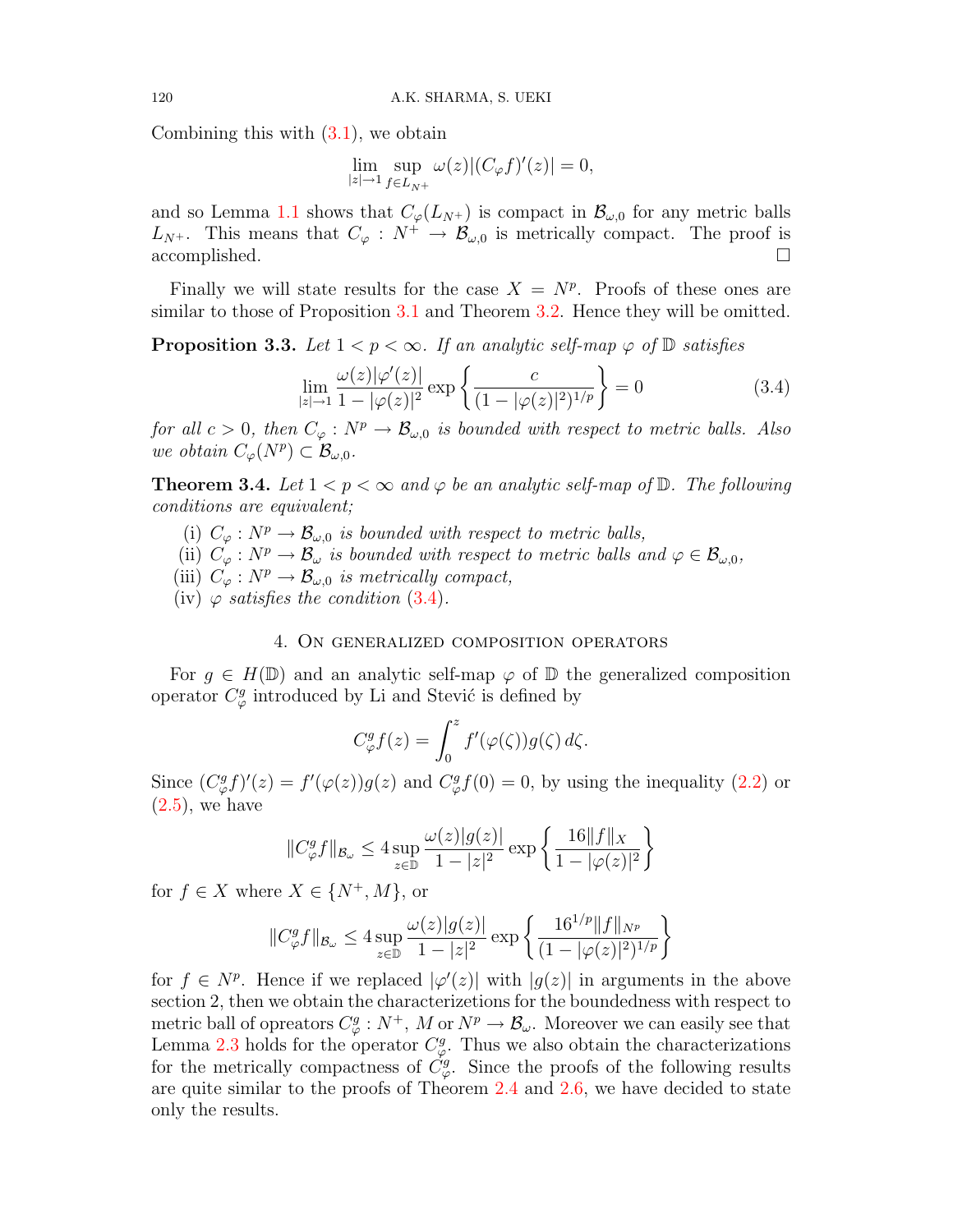**Theorem 4.1.** Let  $g \in H(\mathbb{D})$  and  $\varphi$  be an analytic self-map of  $\mathbb{D}$ . Then the following conditions are equivalent;

- (i)  $C^g_\varphi : N^+ \to \mathcal{B}_\omega$  is bounded with respect to metric balls,
- (ii)  $C^g_{\varphi}: M \to \mathcal{B}_{\omega}$  is bounded with respect to metric balls,
- (iii)  $C^g_{\varphi}: N^+ \to \mathcal{B}_{\omega}$  is metrically compact,
- (iv)  $C^g_{\varphi}: M \to \mathcal{B}_{\omega}$  is metrically compact,
- (v) g and  $\varphi$  satisfy  $\sup_{z \in \mathbb{D}} \omega(z)|g(z)| < \infty$  and

$$
\lim_{|\varphi(z)| \to 1} \frac{\omega(z)|g(z)|}{1 - |\varphi(z)|^2} \exp\left\{\frac{c}{1 - |\varphi(z)|^2}\right\} = 0
$$

for any  $c > 0$ .

**Theorem 4.2.** Let  $1 < p < \infty$ ,  $g \in H(\mathbb{D})$  and  $\varphi$  be an analytic self-map of  $\mathbb{D}$ . Then the following conditions are equivalent;

- (i)  $C^g_{\varphi}: N^p \to \mathcal{B}_{\omega}$  is bounded with respect to metric balls,
- (ii)  $C^g_{\varphi}: N^p \to \mathcal{B}_{\omega}$  is metrically compact,
- (iii) g and  $\varphi$  satisfy  $\sup_{z\in\mathbb{D}} \omega(z)|g(z)| < \infty$  and

$$
\lim_{|\varphi(z)| \to 1} \frac{\omega(z)|g(z)|}{1 - |\varphi(z)|^2} \exp \left\{ \frac{c}{(1 - |\varphi(z)|^2)^{1/p}} \right\} = 0
$$

for any  $c > 0$ .

Operators  $C^g_{\varphi}: N^+, M \text{ or } N^p \to \mathcal{B}_{\omega,0}$  have the same characterization as The-orem [3.2](#page-6-2) or [3.4.](#page-8-1) By considering the test function  $f(z) = z$ , we see that the boundedness with metric balls of  $C^g_\varphi: X \to \mathcal{B}_{\omega,0}$  where  $X \in \{N^+, M, N^p\}$  implies  $\omega(z)|g(z)| \to 0$  as  $|z| \to 1$ . Hence we obtain the following characterizations for  $C^g_\varphi: X \to \mathcal{B}_{\omega,0}.$ 

**Theorem 4.3.** Let  $g \in H(\mathbb{D})$  and  $\varphi$  be an analytic self-map of  $\mathbb{D}$ . Then the following conditions are equivalent;

- (i)  $C^g_{\varphi}: N^+ \to \mathcal{B}_{\omega,0}$  is bounded with respect to metric balls,
- (ii)  $C^g_{\varphi}: N^+ \to \mathcal{B}_{\omega}$  is bounded with respect to metric balls and  $\omega(z)|g(z)| \to 0$  $as |z| \rightarrow 1$ ,
- (iii)  $C^g_\varphi : N^+ \to \mathcal{B}_{\omega,0}$  is metrically compact,
- (iv)  $C^g_{\varphi}: M \to \mathcal{B}_{\omega,0}$  is bounded with respect to metric balls,
- (v)  $C^g_{\varphi}: M \to \mathcal{B}_{\omega}$  is bounded with respect to metric balls and  $\omega(z)|g(z)| \to 0$  $as |z| \rightarrow 1$ ,
- (vi)  $C^g_{\varphi}: M \to \mathcal{B}_{\omega,0}$  is metrically compact,
- (vii) g and  $\varphi$  satisfy

$$
\lim_{|z| \to 1} \frac{\omega(z)|g(z)|}{1 - |\varphi(z)|^2} \exp\left\{\frac{c}{1 - |\varphi(z)|^2}\right\} = 0
$$

for all  $c > 0$ .

**Theorem 4.4.** Let  $1 < p < \infty$ ,  $q \in H(\mathbb{D})$  and  $\varphi$  be an analytic self-map of  $\mathbb{D}$ . The following conditions are equivalent;

(i)  $C^g_\varphi : N^p \to \mathcal{B}_{\omega,0}$  is bounded with respect to metric balls,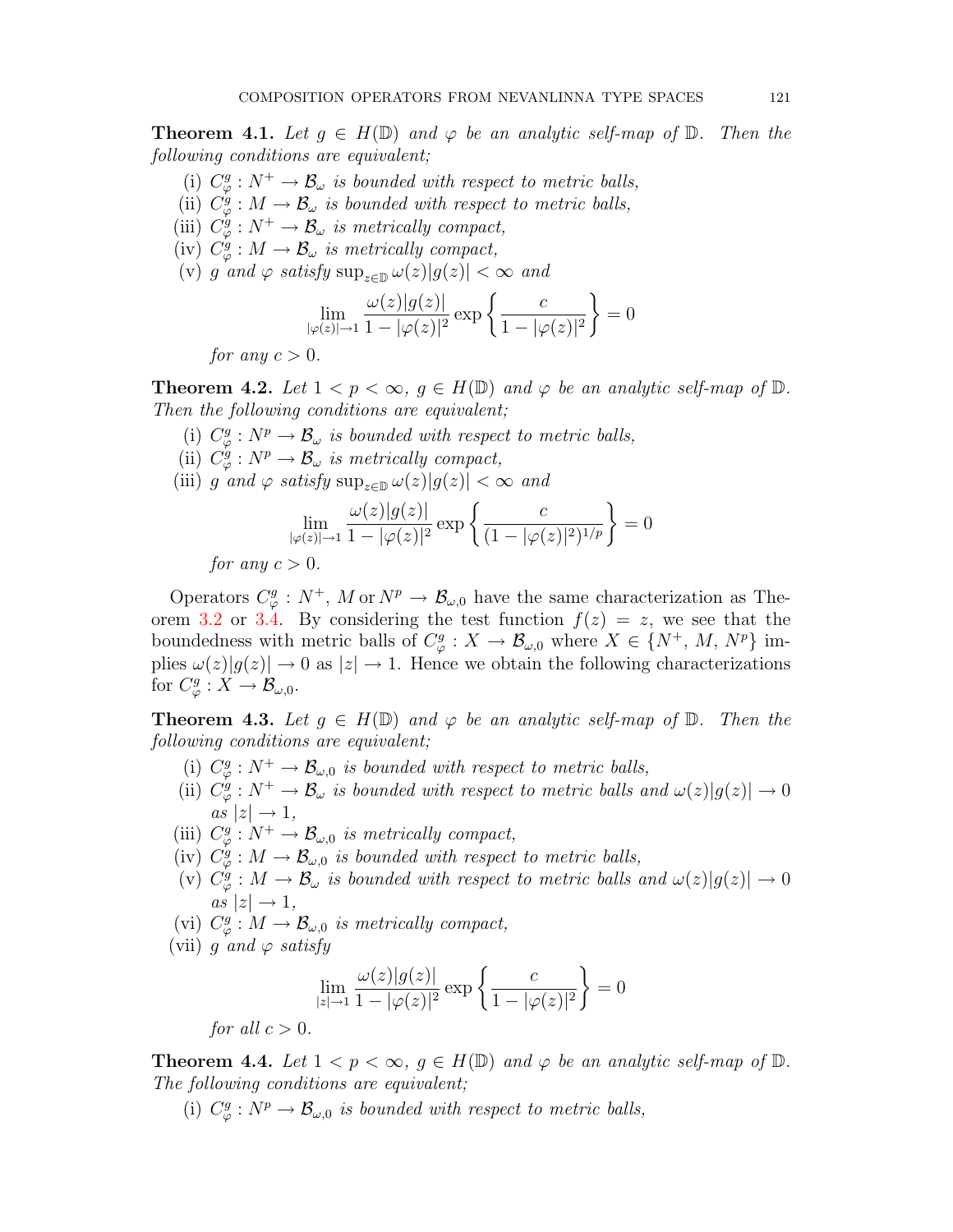- (ii)  $C^g_{\varphi}: N^p \to \mathcal{B}_{\omega}$  is bounded with respect to metric balls and  $\omega(z)|g(z)| \to 0$  $as |z| \rightarrow 1,$
- (iii)  $C^g_\varphi : N^p \to \mathcal{B}_{\omega,0}$  is metrically compact,
- (iv) q and  $\varphi$  satisfy

$$
\lim_{|z| \to 1} \frac{\omega(z)|g(z)|}{1 - |\varphi(z)|^2} \exp\left\{\frac{c}{(1 - |\varphi(z)|^2)^{1/p}}\right\} = 0
$$

for all  $c > 0$ .

Acknowledgement. The authors would like to thank referees for carefully reading the paper and many valuable suggestions for improvements. The work of first author is a part of the research project sponsored by (NBHM)/DAE, India (Grant No.  $48/4/2009/R\&D-II/426$ ). The second author is partly supported by the Grants-in-Aid for Young Scientists (B, No. 23740100), Japan Society for the Promotion of Science (JSPS).

#### **REFERENCES**

- <span id="page-10-13"></span>1. J.S. Choa and H.O. Kim, Composition operators between the Nevanlinna-type spaces, J. Math. Anal. Appl. 257 (2001), 378–402.
- <span id="page-10-11"></span>2. J.S. Choa, H.O. Kim and J.H. Shapiro, Compact composition operators on the Smirnov class, Proc. Amer. Math. Soc. 128 (2000), 2297–2308.
- <span id="page-10-12"></span>3. B.R. Choe, H. Koo and W. Smith, Carleson measures for the area Nevanlinna spaces and applications, J. Anal. Math. 104 (2008), 207–233.
- <span id="page-10-17"></span>4. J.B. Garnett, Bounded Analytic Functions, Academic Press, New York, 1981.
- <span id="page-10-9"></span>5. H.O. Kim, On an F-algebra of holomorphic functions, Can. J. Math. 40 (1988), 718–741.
- <span id="page-10-0"></span>6. S. Li and S. Stević, *Generalized composition operators on Zygmund spaces and Bloch type* spaces, J. Math. Anal. Appl. **338** (2008), 1282-1295.
- <span id="page-10-1"></span>7. S. Li and S. Stević, Products of composition and integral type operators from  $H^{\infty}$  and the Bloch space, Complex Var. Elliptic Equ. 53 (2008), 463–474.
- <span id="page-10-2"></span>8. S. Li and S. Stević, Products of Volterra type operator and composition operator from  $H^{\infty}$ and Bloch spaces to Zygmund spaces, J. Math. Anal. Appl. 345 (2008), 40–50.
- <span id="page-10-10"></span>9. K. Madigan and A. Matheson, Compact composition operators on the Bloch space, Trans. Amer. Math. Soc. 347 (1995), 2679–2687.
- <span id="page-10-14"></span>10. A.K. Sharma, Compact composition operators on generalized Hardy spaces, Georgian J. Math. 15 (2008), 775–783.
- <span id="page-10-15"></span>11. A.K. Sharma, Products of multiplication, composition and differentiation between weighted Bergman-Nevanlinna and Bloch-type spaces, Turkish J. Math. 35 (2011), 275–291.
- <span id="page-10-3"></span>12. S. Stević, *Generalized composition operators between mixed-norm and some weighted spaces*, Numer. Funct. Anal. Optim. 29 (2008), 959–978.
- <span id="page-10-6"></span>13. S. Stević, On a new integral-type operator from the Bloch space to Bloch-type spaces on the unit ball, J. Math. Anal. Appl. **354** (2009), 426-434.
- <span id="page-10-4"></span>14. S. Stević, Composition followed by differentiation from  $H^{\infty}$  and the Bloch space to nth weighted-type spaces on the unit disk, Appl. Math. Comput.  $216$  (2010), 3450–3458.
- <span id="page-10-5"></span>15. S. Stević, Weighted differentiation composition operators from  $H^{\infty}$  and Bloch spaces to nth weighted-type spaces on the unit disk, Appl. Math. Comput.  $216$  (2010), 3634-3641.
- <span id="page-10-16"></span>16. S. Stević, Weighted composition operators from Bergman-Privalov-type spaces to weightedtype spaces on the unit ball, Appl. Math. Comput. 217 (2010), 1939–1943.
- <span id="page-10-7"></span>17. S. Stević, Norm and essential norm of an integral-type operator from the Dirichlet space to the Bloch-type space on the unit ball, Abstr. Appl. Anal. 2010 Article ID 134969 9 pages.
- <span id="page-10-8"></span>18. S. Stević, On an integral operator between Bloch-type spaces on the unit ball, Bull. Sci. Math. **134** (2010), 329–339.